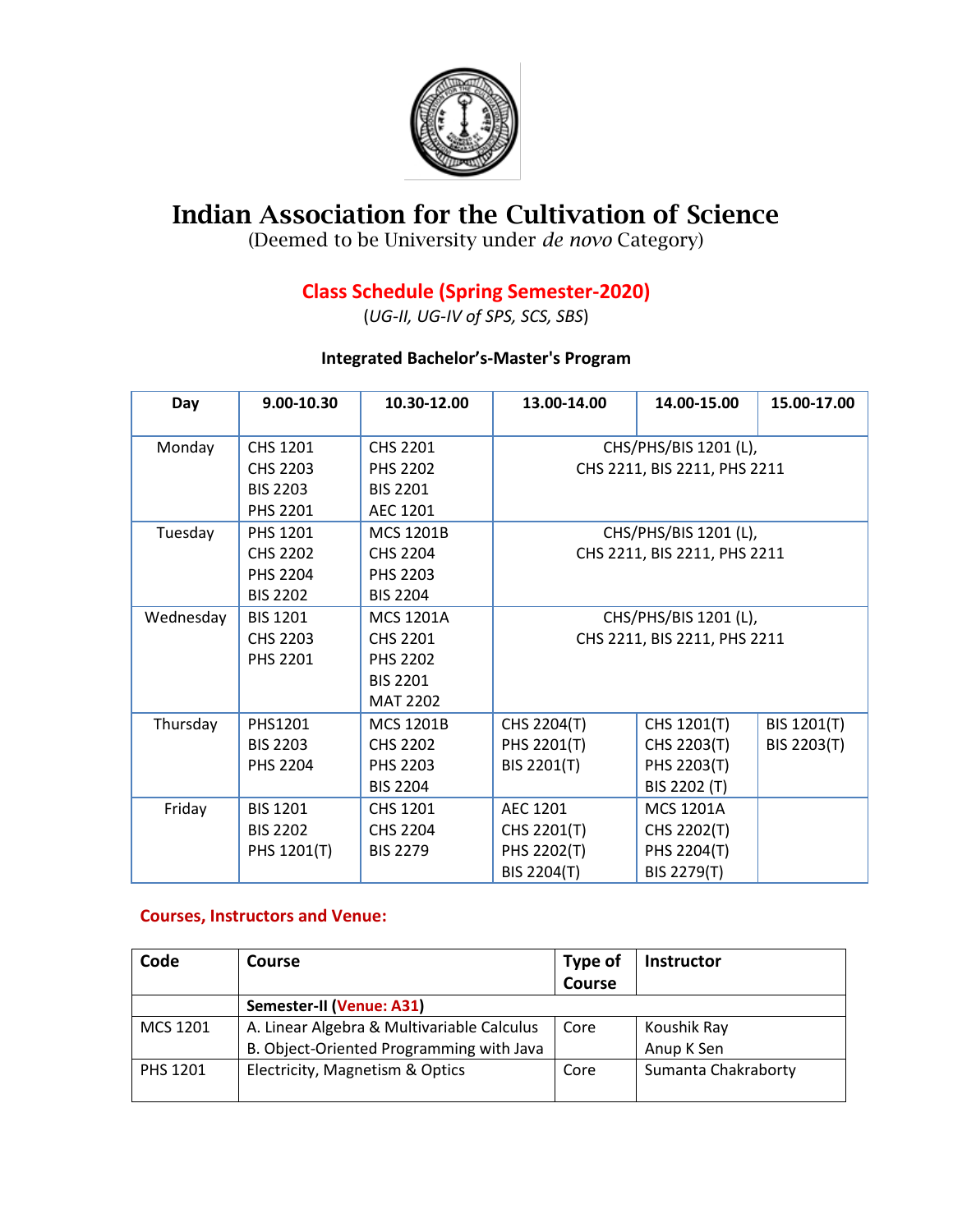| CHS 1201                | Structure & Spectroscopy                                    | Core        | Ramaprosad Chakravarti<br>and Tapas Chakraborty                                           |  |  |  |
|-------------------------|-------------------------------------------------------------|-------------|-------------------------------------------------------------------------------------------|--|--|--|
| <b>BIS 1201</b>         | Biochemistry, Genetics & Evolution                          | Core        | Prosenjit Sen and Mainak<br>Sengupta                                                      |  |  |  |
| CHS/PHS/BIS<br>1201 (L) | Laboratory (PCM)                                            | Core Lab    | Bhupati Chakraborty (P),<br>Tapas Chakraborty (C),<br>Prosenjit Sen & Deepak<br>Sinha (B) |  |  |  |
| AEC 1201                | <b>Know Your Environment</b>                                | <b>AEC</b>  | Sandip Mukhopadhyay and<br>Pritha Bhattacharya                                            |  |  |  |
|                         |                                                             |             |                                                                                           |  |  |  |
|                         | <b>School of Chemical Sciences</b>                          |             |                                                                                           |  |  |  |
|                         | Semester-IV (Venue: A12, LAB)                               |             |                                                                                           |  |  |  |
| CHS 2201                | <b>Organic Synthesis (Functional Group</b><br>Chemistry)    | Core        | Brindaban C Ranu                                                                          |  |  |  |
| <b>CHS 2202</b>         | <b>Coordination and Transition Metal</b><br>Chemistry       | Core        | Harapriya Rath                                                                            |  |  |  |
| <b>CHS 2203</b>         | Thermodynamics, Kinetics and Catalysis                      | Core        | Satrajit Adhikari                                                                         |  |  |  |
| <b>CHS 2204</b>         | Learning Chemistry with Computers                           | Core        | Debashree Ghosh and<br>Joyram Guin                                                        |  |  |  |
| <b>CHS 2211</b>         | Organic, Inorganic and Physical Chemistry<br>Laboratory     | Core Lab    | Subrata K. Ghosh (OC)<br>Tapan K Paine (IC)<br>Arun Nandi (PC)                            |  |  |  |
|                         | <b>School of Biological Sciences</b>                        |             |                                                                                           |  |  |  |
|                         | Semester-IV (Venue: Ray Chowdhury Hall, Centenary Building) |             |                                                                                           |  |  |  |
| <b>BIS 2201</b>         | Proteins and Enzymes                                        | Core        | Arindam Banerjee and<br>Somdatta Ghosh Dey                                                |  |  |  |
| <b>BIS 2202</b>         | <b>Molecular Genetics</b>                                   | Core        | Mainak Sengupta                                                                           |  |  |  |
| <b>BIS 2203</b>         | Ecology                                                     | Core        | Manabi Paul                                                                               |  |  |  |
| <b>BIS 2204</b>         | Birth, Growth and Death Cycle                               | Core        | Arunima Sengupta                                                                          |  |  |  |
| <b>BIS 2211</b>         | Molecular and Cell Biology Laboratory                       | Core Lab    |                                                                                           |  |  |  |
| <b>BIS 2279</b>         | Gene Engineering                                            | <b>SECC</b> | Benubrata Das                                                                             |  |  |  |
|                         |                                                             |             |                                                                                           |  |  |  |
|                         | <b>School of Physical Sciences</b>                          |             |                                                                                           |  |  |  |
|                         | Semester-IV (Venue: Old UG Class Room, Centenary Building)  |             |                                                                                           |  |  |  |
| PHS 2201                | <b>Classical Mechanics and Special Relativity</b>           | Core        | Soumitra Sengupta                                                                         |  |  |  |
| <b>PHS 2202</b>         | <b>Electrodynamics and Electronics</b>                      | Core        | Partha Majumdar and<br>Subhadeep Datta                                                    |  |  |  |
| PHS 2203                | <b>Quantum Mechanics</b>                                    | Core        | Satyanarayan<br>Mukhopadhyay                                                              |  |  |  |
| <b>PHS 2204</b>         | Intermediate Statistical Mechanics with<br>Applications     | Core        | Jayanta Bhattacharjee                                                                     |  |  |  |
| PHS 2211                | <b>Digital Electronics and Nuclear Physics</b><br>(Lab)     | Core Lab    | Subham Majumdar and<br>Mintu Mondal                                                       |  |  |  |